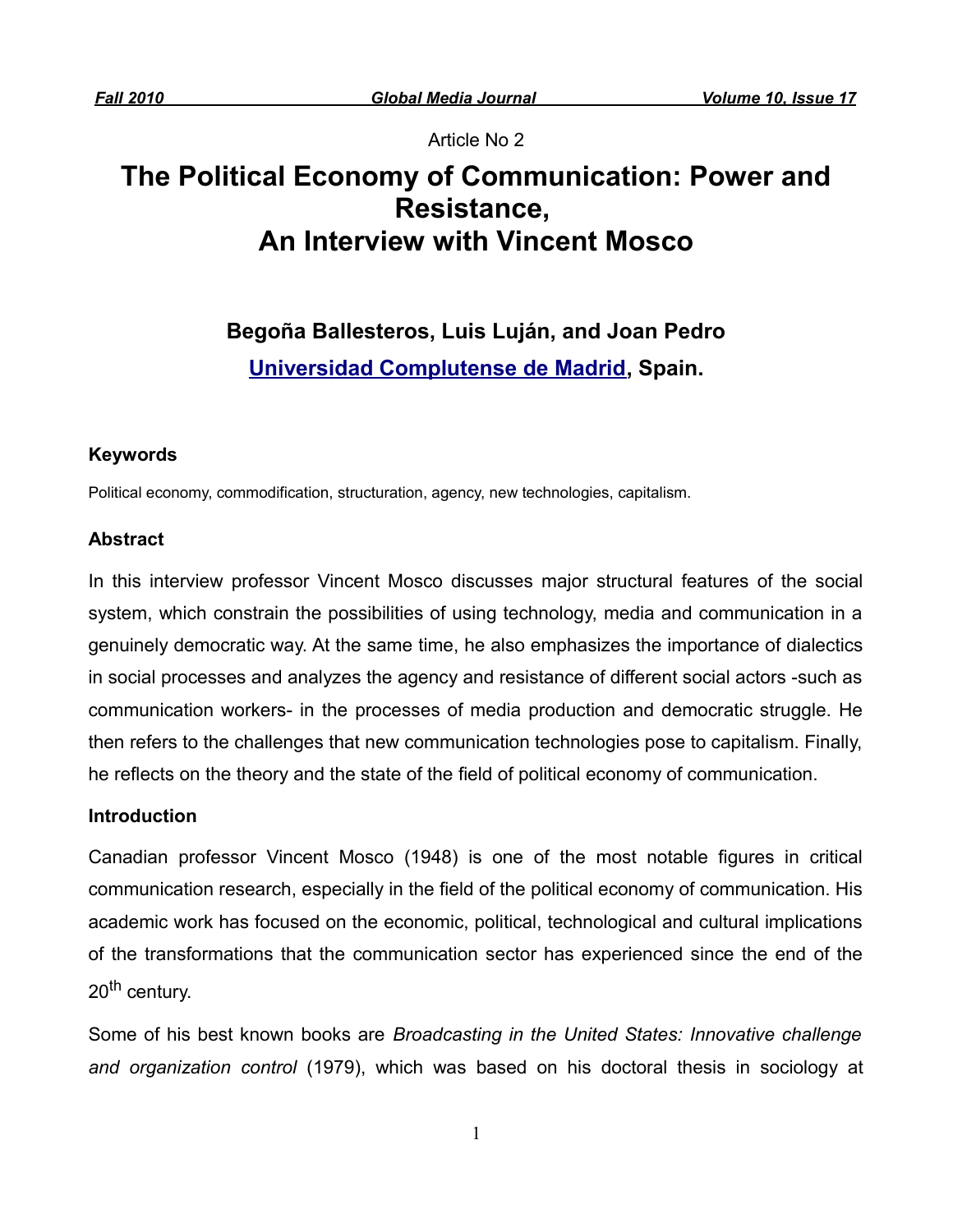Harvard University; *The Political Economy of Information* (1988), edited with Janet Wasko; and *Continental Order?: Integrating North America for Cybercapitalism* (2001), edited with Dan Schiller. In 2005, Mosco received the *Olson Book Award* for his book *The Digital Sublime: Myth, Power and Cyberspace* (2004) in which he demystified the idea of technological development as a universal panacea. The previous year, his research on communication, technology, and society was recognized with the Dallas Smythe Award.

Under his Canada Research Chair in Communication and Society at Queen's University, Kingston, Mosco's recent research has dealt with the way in which communication and information workers are responding to the current context of neoliberalism, information society, and technological change. As a result of this research he has co-edited with Catherine McKercher *Knowledge Workers in the Information Society* (2007) and written with Professor McKercher *The Laboring of Communication: Will Knowledge Workers of the World Unite* (2008).

Unquestionably, his most influential work is *The Political Economy of Communication: Rethinking and Renewal*, published in 1996 and revised and updated in 2009. Almost 15 years after its original publication, this book is considered a classic by communication scholars and an indispensable tool for those who wish to understand communication from a critical perspective.

In this interview, Professor Mosco summarizes some of the main concepts, ideas and processes that he has studied throughout the years. He shares his insights on the tradition of the political economy of communication and some of its main entry points, discusses technological and social change, and reflects on communication and media at the current crossroads. Indeed, the capitalist system is facing serious contradictions today and new opportunities for civil society and democratic development have emerged. Mosco talks about these changes focusing on the dialectical relationship between structure and agency and between power and resistance, paying special attention to the new media.

**Ballesteros, Luján & Pedro: A revised and updated edition of your 1996 landmark book** *The Political Economy of Communication* **was published in 2009. The core concepts you develop in the book are commodification, spatialization, and structuration. How do**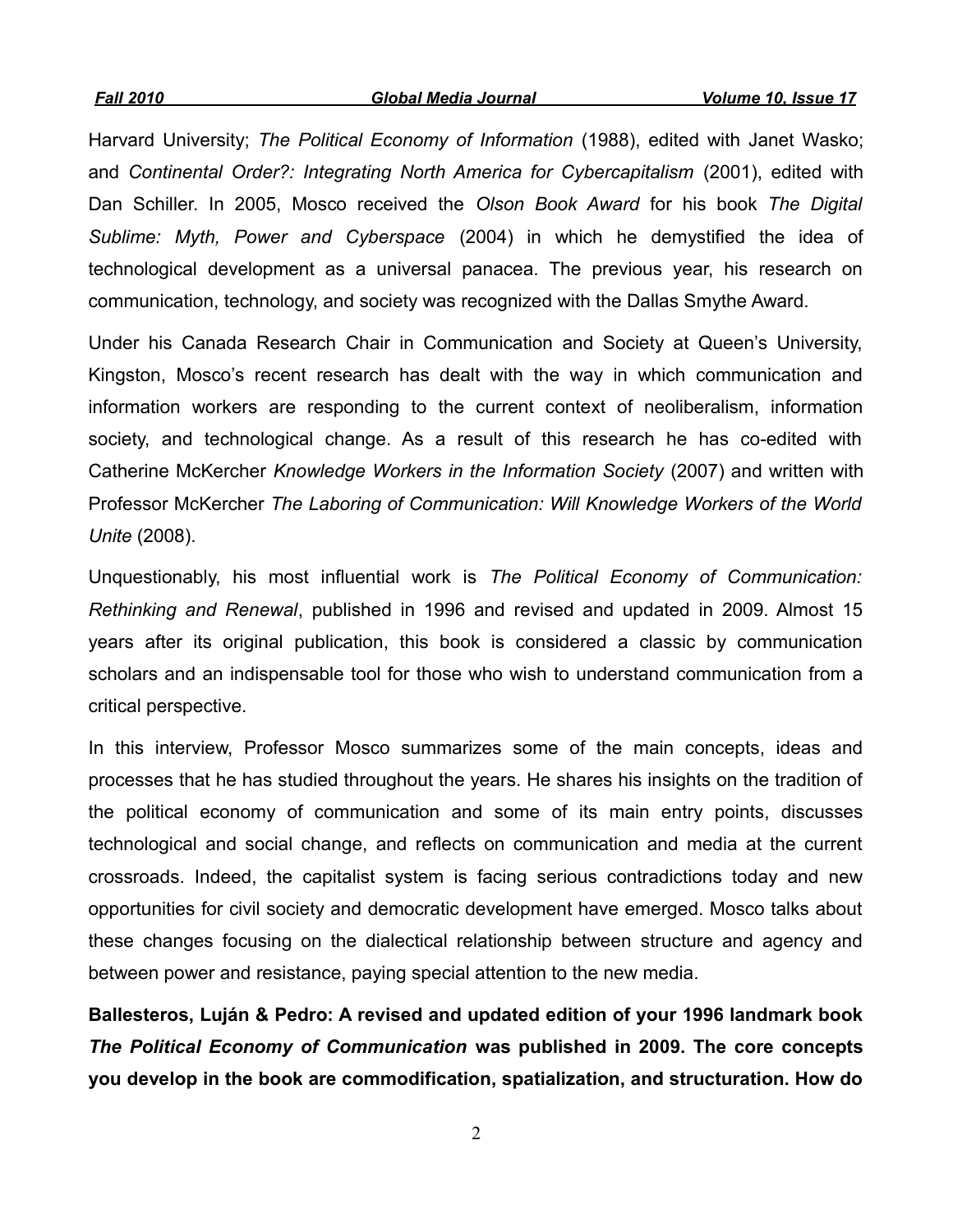## **these concepts still help understand the most important features and relations of the communication phenomena today?**

**Mosco:** It seems to me that these concepts are more important than ever. First, *commodification* refers to taking goods or services valued for their use and turning them into commodities that are valued for what they can bring in exchange. Commodification is my entry point to understand communication and it seems to me that it is more central today to understanding mass media, new media and information technology than ever before. I've been studying for years the process whereby advances in technology make it possible to measure and monitor, and to package and repackage communication and information products. The new media we have today make it easier to commodify stories, news and other forms of information and entertainment, and to distribute them widely. We also have more and more transnational businesses that are using new technologies as inputs to produce more commercial products. Therefore, in essence, commodification is central because it is more and more apparent that the mass media are commercial products.

When I was writing the first edition to the book it seemed to me that commodification does not completely explain social relations, and should not be the only tool in the political economy of communication (PEC). I made this point on philosophical grounds, whose underlying view is that we should not reduce all phenomena to one essential cause. That is why I developed additional entry points including, first, *spatialization*, which looks at the ways in which we overcome spatial constraints with communication and information. I use spatialization, a term that has been used by geographers for many years, as opposed to the more popular term globalization. I do that, in part, because I consider globalization more of a euphemism, which is used to support the extension of business and other institutions worldwide. Spatialization is a more objective term, which refers to the ways in which communication and information technologies are being used to extend communication and media across spatial boundaries.

Finally, I use the term *structuration* derived, in part, from a line in Marx's 18th Brumaire, which, to paraphrase, is that people make history but not under conditions of their own making. This means that agency is constrained by structures and structures are built with agency. *Structuration* thereby studies the process by which agency and structure interact and create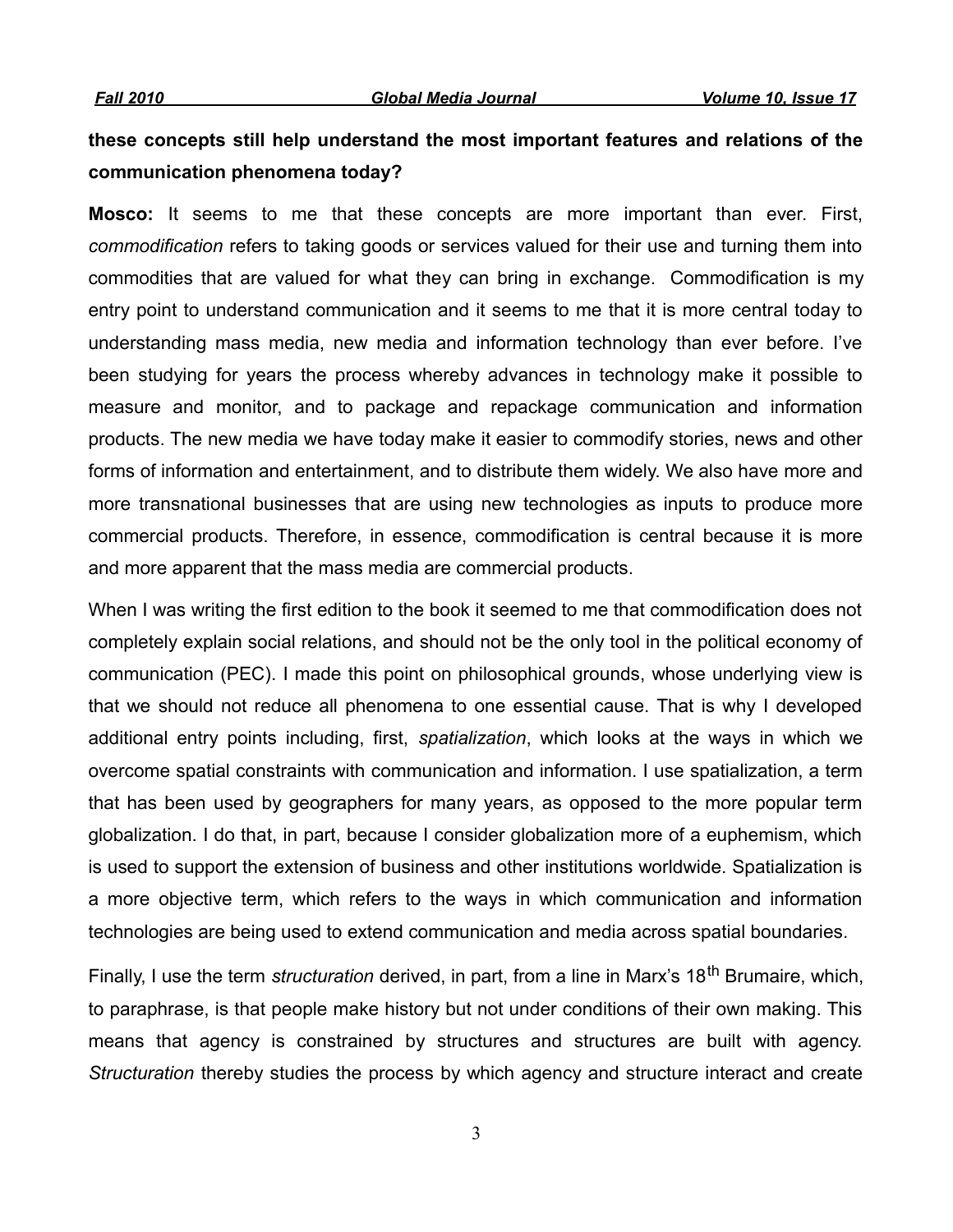different kinds of social relations, including those based on class, gender, race and other social relational formations.

These are the three major entry points. Permit me to say one other thing about them. I think it is important to emphasize that these three entry points work in a dialectical fashion, i.e., commodification is not just the process of creating exchange values; it is also one that is opposed by those who defend use value as a central force in social life. Similarly, spatialization does not simply mean the extension of commercial institutions, State and other structures on a global basis; it is also opposed dialectically by those who defend, for example, local structures or public spaces against this commercial spatialization. Finally, structuration exists in a continuous process of struggle, whether that is class struggle to fight against the hegemony of the dominant class, struggles over gender, struggles over race, and other social struggles to protect, for example, as in our field, the mass media as an institution to advance social life as opposed to simply having commercial purposes.

**Ballesteros, Luján & Pedro: We think it is really valuable that you put emphasis on agency, but understanding agency in the context of the structures that limit and constrain the possibilities of human action. We are thinking about your recent work with Catherine McKercher (2007, 2008), which deals with knowledge and communication workers in the so-called information society. Your empirical research documents that workers around the world are responding critically to the new challenges that arise from technological change, neo-liberalism, and the new global capitalist informational economy. We wondered if these struggles are representative of what is happening in mainstream trends, or if they are specific cases that may reflect a rather optimistic view of worker's resistance.**

**Mosco:** I think that is a very good question. It is important to emphasize that labor is a central component of the commodification process. Communication scholars have done a very good job of describing how contents of the media and audiences are commodified, but they haven't spent much time on the commodification of labor, that is the way workers are involved in producing and distributing the media. We chose to concentrate on labor, in part, to make communication scholars more aware of the importance of labor in the process of making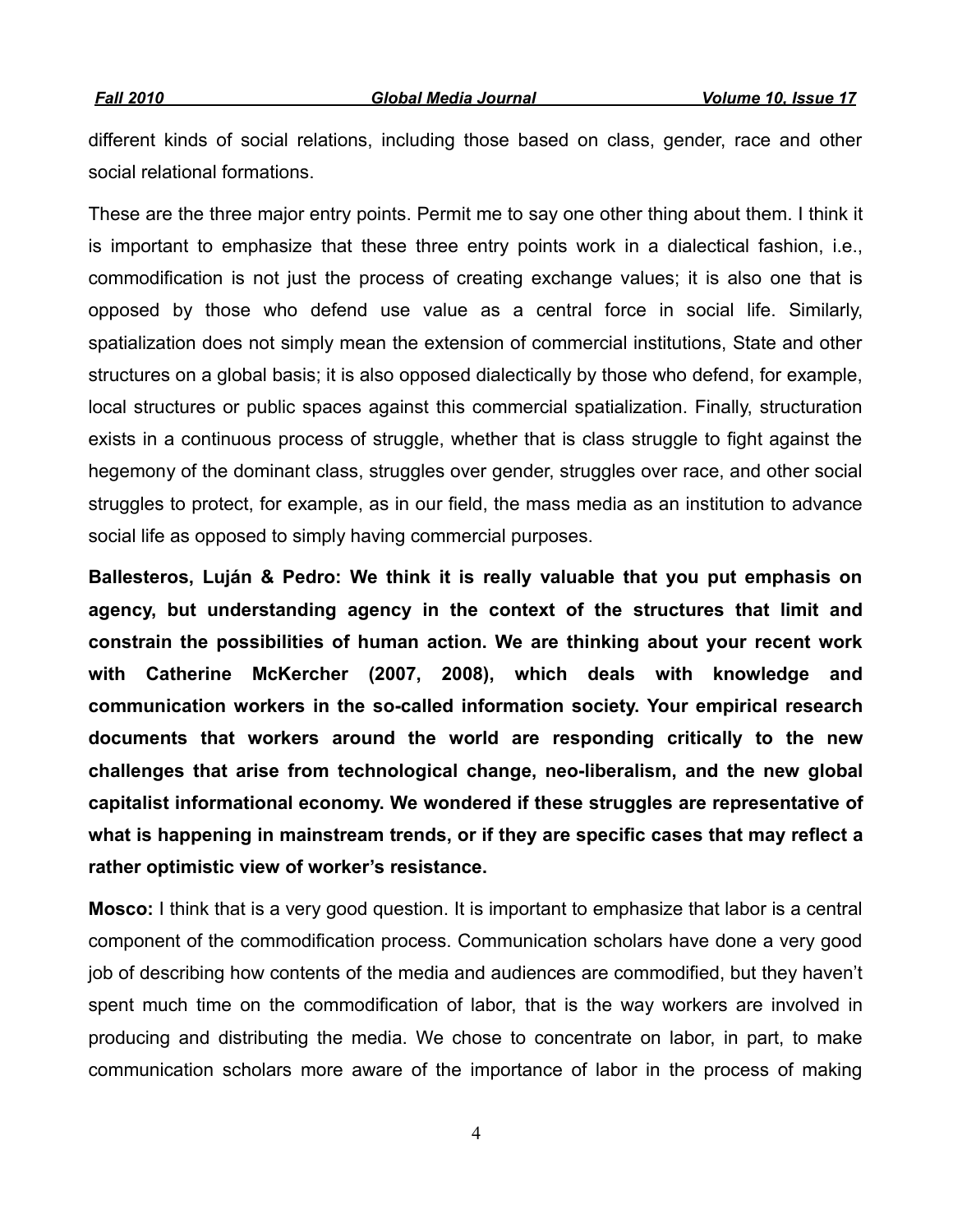media, but also to inform labor studies scholars that they need to pay attention to communication and cultural laborers, something that they have not done. You are absolutely correct. The point of emphasis in our book is to focus on the agency of workers. We do that because much of what research has been done on labor, media and technology is about how new technology and the corporations that use it exploit labor and degrade the labor process. But if you look at this dialectically we recognize that labor is an active participant in the process of creating value and some of that participation is resistance in a variety of ways; individual ways in which people try to control and make some sense of their work and more collective ones when workers get together in labor unions and other forms of workers organizations.

We noticed in our research –first in the United States, then in Europe and now, in the latest stage of our research project, globally- that there is an upsurge in the resistance of workers worldwide in the cultural, communications, telecommunications and I.T. sectors. So our job is to begin the process –along with other scholars who work on this- of describing this resistance, this active social agency of workers. We see this in traditional, such as the ways trade unions, like the Communication Workers of America, are organizing in the new media sectors. We see this happening in Canada and Europe too. We have also observed, however, new forms of workers organizations that have been especially important in the I.T. sector. For example, workers organizing at Microsoft, where the workers association WashTech has had an impact on the labor process of what is one of the largest I.T. firms in the world. We also see this outside of the core of developed societies. I have done research in India and China and find remarkable and very courageous evidence of worker agency and resistance. You are correct to point out that what we are describing are mere examples. How pervasive are they? I think this remains to be seen, but it seems to us, preliminarily, that it is pervasive enough to bring it to the attention of communication scholars who need to focus on labor organizing and labor resistance, both in traditional and in new ways.

**Ballesteros, Luján & Pedro: Coming back to the core concepts of** *The Political Economy of Communication***, could you comment on the origins of the processes of commodification, spatialization and structuration? What historical periods and**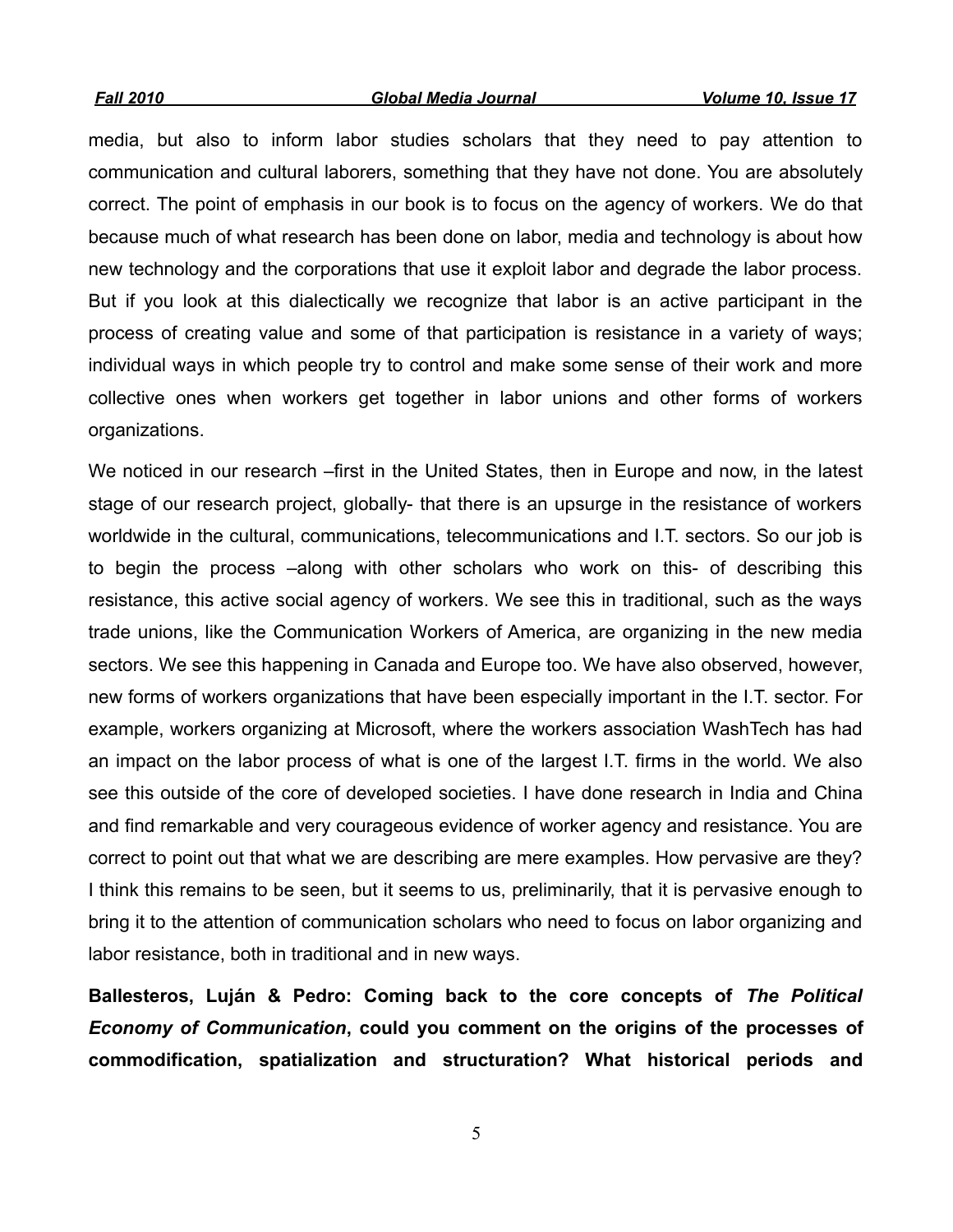#### **structural factors fostered their development?**

**Mosco:** I think that these concepts are both universal and specific. I think it is reasonable to see them in both senses, and even necessary, certainly, in the study of the media. Commodification, or the development of exchange value and of markets, has been a process that has been a part of societies for a long time, even predating capitalism. Similarly the process of spatial expansion has been with us for a long time. Certainly, there has been, if I return to structuration, patriarchy for a much longer period of time than we have experienced capitalism. In one sense, these are general, universal concepts that are more or less applicable to different historical periods. I choose to give them emphasis by starting with commodification and moving on to the other two in this period because they are historically relevant in very specific terms to a capitalist world-system. Commodification emerges as a leading entry point in the  $17<sup>th</sup>$  and  $18<sup>th</sup>$  centuries in Europe as capitalism, starting with commercial agriculture and then commercial industries, emerges as a major organizing social force. I focus on these terms in the way I do today because they are historically, in my view, the most relevant to understand contemporary social relations.

## **Ballesteros, Luján & Pedro: In the context of a capitalist economy, what social actors are more responsible for the commodification of the communication flows? Is it the State, since it has liberalized the markets? Is it the media, for adopting the principles of commodification? Is it a certain logic within the system?**

**Mosco:** I think, first and foremost, it is capitalists who have advanced capitalism. But if we look at this more specifically, I think we need to focus on three distinct forces that promote commodification. The first are the specific media producers, that is the corporations that produce and distribute mass media, develop new technologies like social networking sites for commercial purposes, i.e., to build markets, make profit and advance the production of surplus value.

Secondly, we have the State, which contributes broadly to mobilizing institutions, laws and public support for this process. It provides the institutional framework for media producers.

The third force is the general collection of capitalists, who, for example, use the mass media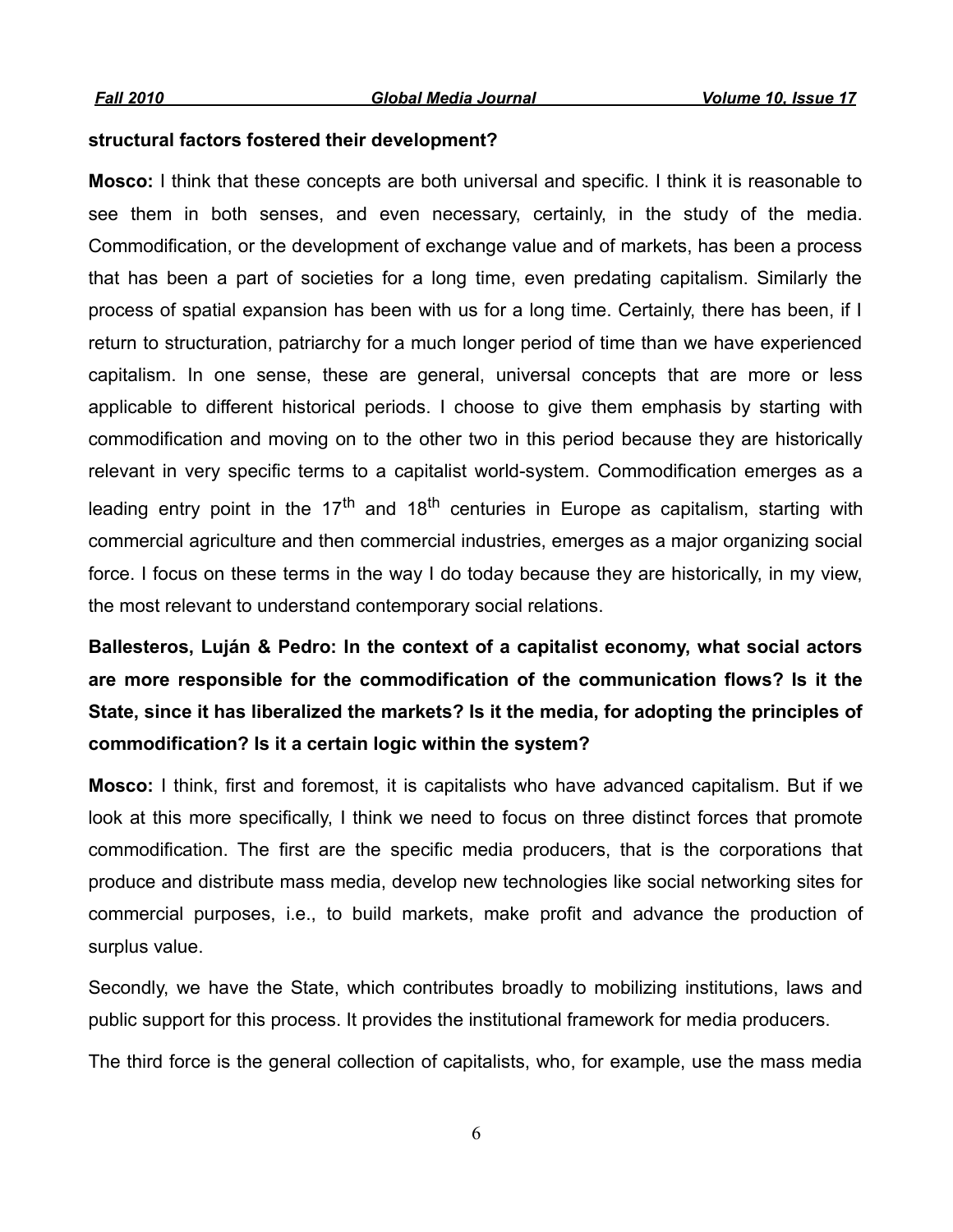*Fall 2010 Global Media Journal Volume 10, Issue 17*

to advance their own messages, specifically through advertising, but also by working with media producers to ensure, broadly, that information and entertainment promote commodification. I've said "broadly", because this does not mean supporting capitalism in every instance. So while it is important to focus on Rupert Murdock's News Corporation or on Disney and its ABC network, as central participants, it is capitalists in general, specifically through their advertising, and the State, through law and regulation, that also advance the process of commodification.

In essence, we are talking about a triangle at the top of which are the media producers themselves and at each corner we find, on the one hand, the State, and on the other side, capitalists in general.

## **Ballesteros, Luján & Pedro: In this context that you are describing, what role do you think the public media and the State may play in the future? Could the State challenge the capitalist and media elite?**

**Mosco:** Again, it is important to return to the concepts of the dialectic and of agency. All social processes contain contradictions, contestation and resistance. The State itself is what we call a contested terrain, i.e., a space of struggle. In general terms, the State is organized to advance the interests of capital, for example, by managing tensions and conflicts in private and commercial media markets through law and regulation and also by keeping down public and other forms of media that might challenge commercial interests. At the same time, however, the State needs the broad support of its public, of society, and that includes organizations that work to advance public media and oppose commercialization. It has to respond to pressure to build more public media by admitting some of it into the system. So most developed societies have a public television channel and a public radio; they have public means of communication, which is part of resistance. So we have a process by which the State promotes capital, but then tries, at the same time, to incorporate public media because it is pressured to do so and because by incorporating, it can clean it up and make it less controversial. In the course of doing that, public media have a very important role to play in revealing the limitations of capitalism and uncovering government problems. We have a long tradition of resisting through public media and we also have new forms of public media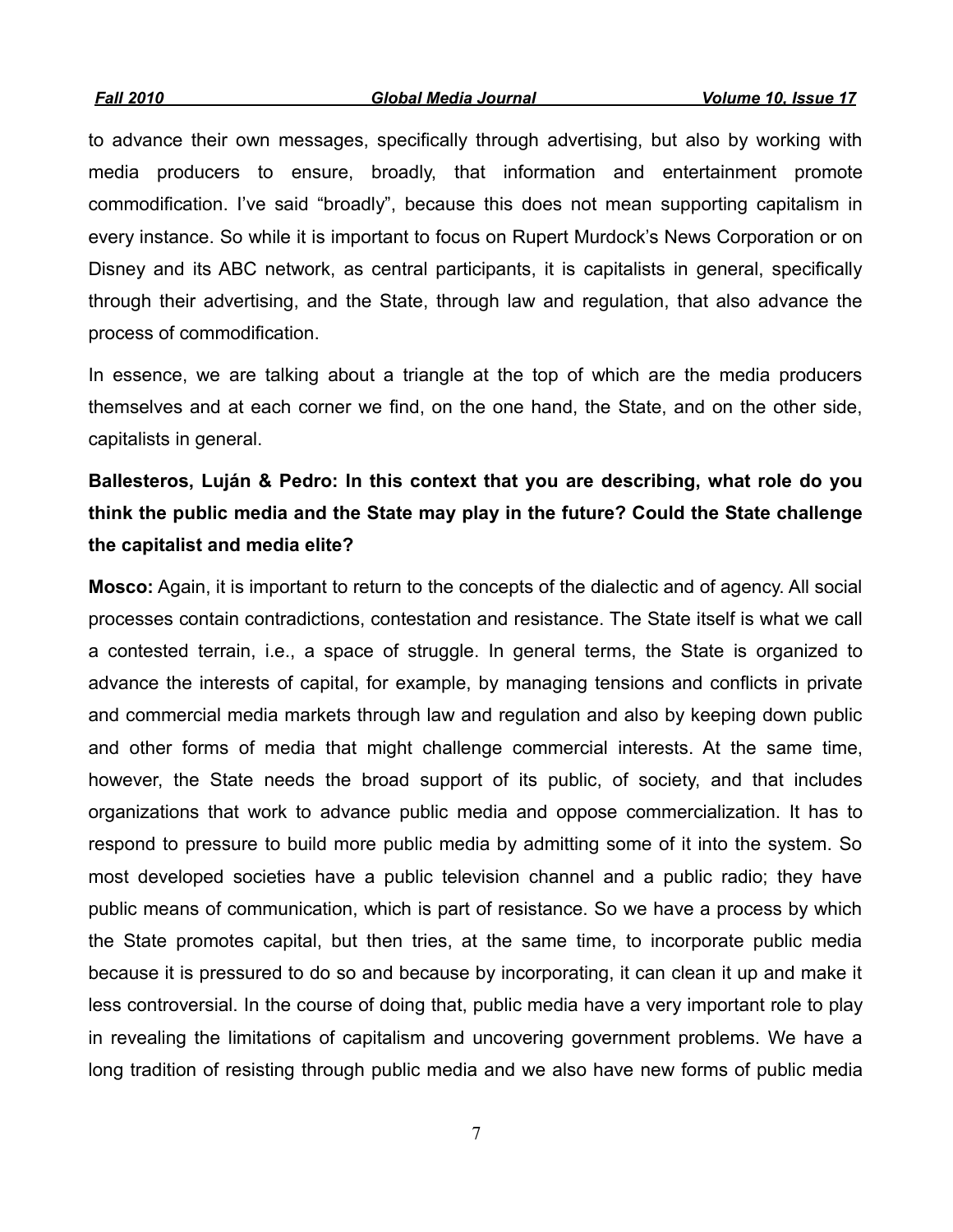developing at the community level.

I think that there are great opportunities for communication scholars to describe and participate to advance a more public and democratic media. In North America there is an organization that I and some colleagues helped to form in 1979, The Union for Democratic Communication, which brings together critical scholars and alternative media practitioners and, internationally, the I.A.M.C.R. (International Association for Media and Communication Research), which serves as a forum for critical scholars worldwide. So, yes, there is control by capital and the State, but resistance takes place.

**Ballesteros, Luján & Pedro: With regards to the interaction between the State, the media and other social actors of the capitalist system, do you think that there is a relation between the commodification of communication and cultural flows oriented towards consumption and entertainment, instead of being oriented towards education and liberation, and a certain decline of class consciousness and the weakness of workers as an engine of social change?**

**Mosco:** It is very difficult to draw conclusions on such a general concept of global consciousness. However, I think it is important in our responsibility as academics to draw conclusions based on our research that are helpful in understanding such important issues. First of all, it is vital to see that what television, new media and the Internet provide is a form of education; in essence, a form of educating people to be good consumers, to prepare them to become obedient workers, to advance a system that would singularly turn everything into a marketable commodity, to turn every space into a private, commercial, restricted space. It is absolutely accurate to conclude that there has been a massive and global system of education to create the global consumer. And this does make it more challenging for those of us who think that there is more to social life than simply consumption and advancing profit.

With that said, I think that there are many other individuals and organizations around the world that would support the view that there is more to life than commercialism and capitalism. We see this in all sorts of movements to resist and oppose the forces of capitalism. Sometimes this has difficulty in being expressed because people feel it individually and do not have outlets, institutions, organizations that they can turn to.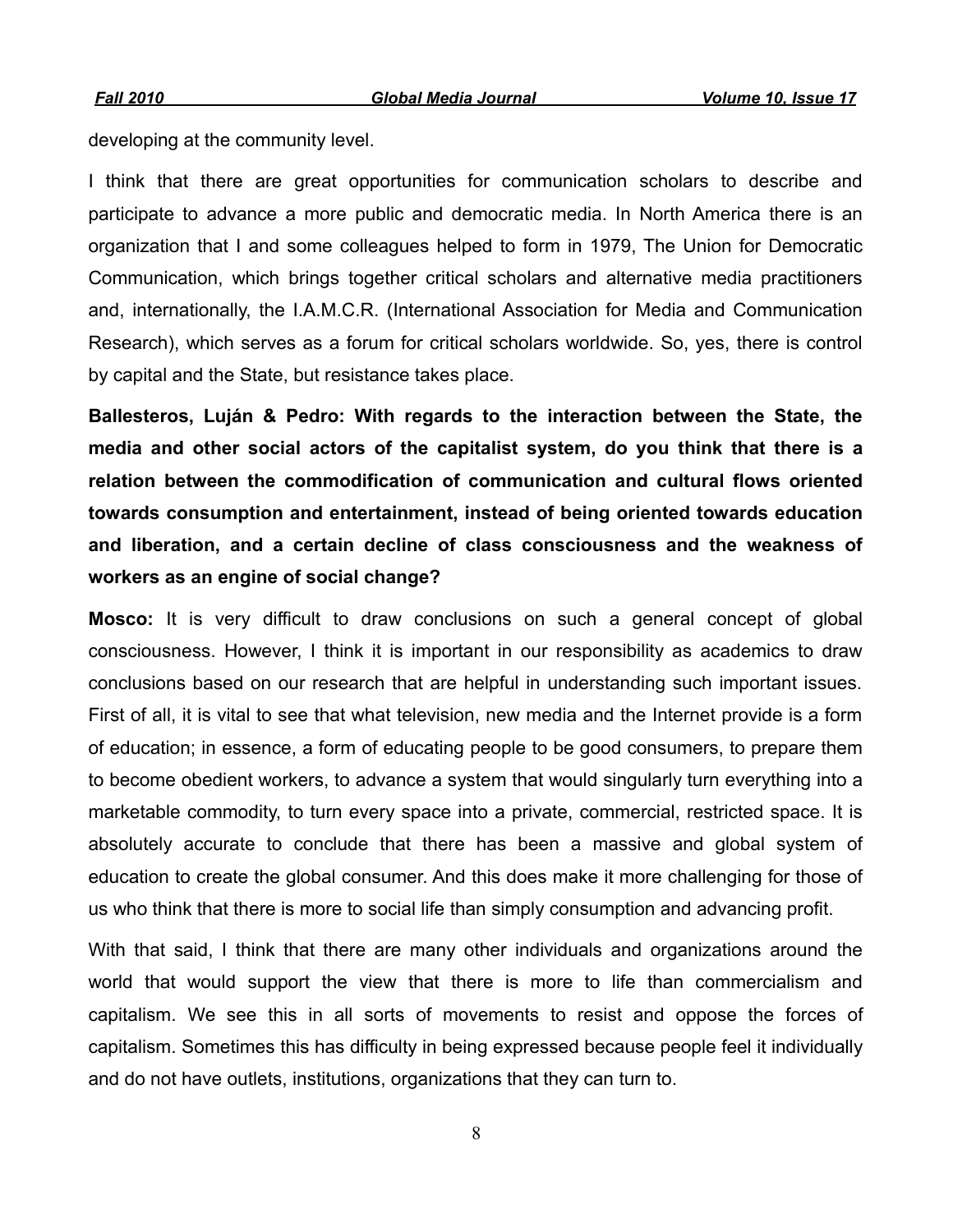I would say that on a general level, on the one hand, yes, capitalist culture has won major victories worldwide in reducing a good deal of culture to the singularity of capitalism. At the same time, it is important to recognize that capitalism contains significant contradictions that have contributed to its own failures. On a general level we have had, certainly during the last year and a half, a massive global financial crisis in capitalism that has had a powerful effect on both old and new media. The economic crisis that we face worldwide has had that impact, and it is only the latest in a series of the so-called bubbles that have disrupted capitalism significantly. It is important to recognize that media, especially new media, play an important role because capitalism, which, in essence, reached a limit in its ability to generate surplus value production through agriculture and through industrial capacity, has turned to new media and mass media to generate profit. But this itself has fed the bubble, the crisis within capitalism. Consider the widespread view that capitalism can accomplish everything with new media -that it can end history, overcome geography, and transform politics. It is important for us not just to retain hope, but to analytically understand that these are not just presumed capacities of capitalism; they are also myths that capitalism uses to build support for its practices. Moreover, when bankers, insurance companies, and other informational capitalists act on these myths, they result in contradictions that disrupt capitalism. Capitalism is conflicted internally and we are now experiencing the consequences through massive unemployment, declining standards of living, and the failure of States to resolve the crisis without drastic measures.

At the same time, most contradictions and other forces are creating resistance at a level of consciousness. I think a part of that comes down to the fact that people's political and belief system resist what reducing everything to a singularity, that is, to one way of understanding and doing things. They seek diversity, they seek complexity and they raise questions when capitalists try to turn everything into a unitary mode of production or consciousness. They look for alternatives. While it may be the case that capitalist culture is very powerful worldwide, my research and my travels around the world, including in places where one would not expect it, for example in China and Singapore, where one finds evidence of authoritarianism, one also finds an opening up, a willingness and a desire to create a more democratic culture and way of life.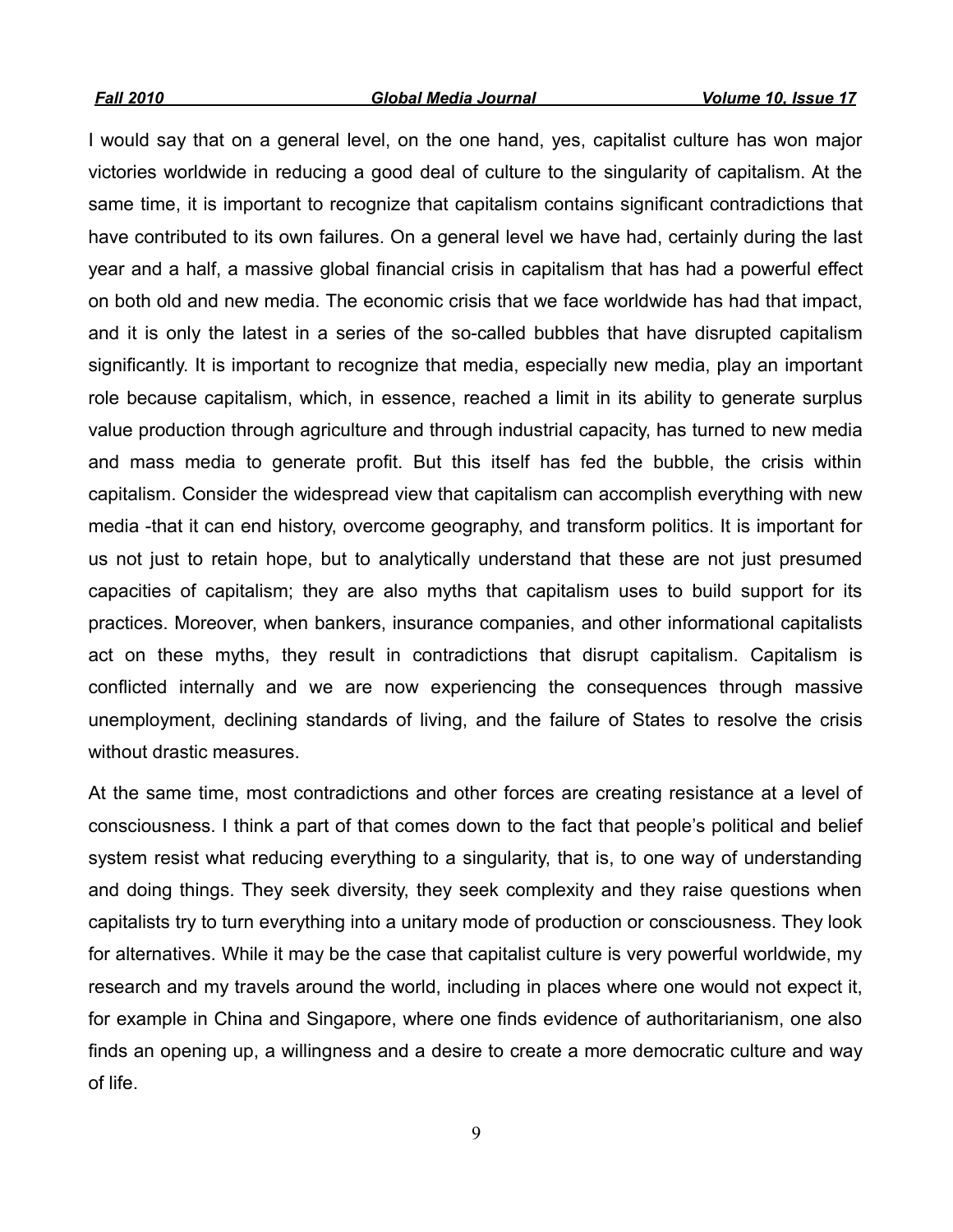**Ballesteros, Luján & Pedro: Focusing on capitalism's contradictions as the ones you mention, the autonomist theory holds that technology, such as the Internet, challenges the capitalist property and market regimes under which communication flows operate. How do you view this situation?** 

**Mosco:** Professor McKercher and I acknowledge, in our research (especially in our book *The Laboring of Communication*), the important contribution of the autonomists. We conclude that the autonomist view –of Negri and Hardt, Terranova, and Dyer-Witheford, have advanced understanding, especially of the new media, by demonstrating that we need to think about the challenges and the complexities that new media pose to capitalism. Capitalism is always challenged by new media, whether the new media was radio in the early  $20<sup>th</sup>$  century, television or now the Internet. We recognize that autonomists make a very interesting contribution by demonstrating that technology poses challenges to capitalism. Where we have more difficulty is in accepting the view that some, but not all autonomists, conclude that new technology, especially the media, will necessarily make it impossible for capitalism to solve the value problem posed by new media, that is, to produce communication and cultural commodities that they can use to realize profit. What we are seeing today, I think, acknowledges the contribution of autonomists to show that many of the big media companies, however concentrated, transnational and powerful as never before, are nevertheless having problems figuring out how they are going to make money from the new media.

Along these lines, new technologies make it easier to democratize communication and information. This is certainly a new challenge for capitalism. But a challenge does not mean that capitalists will fail to find, as they already are, new modes of making money. What this points to is the absolute necessity for communication scholars and media activists to study the history of media. The same challenges posed by the Internet today were posed to capitalism nearly a century ago, for example, when radio came along in the 1920s. It took two decades for capitalists to figure out the best way to make money from radio. In fact, when radio arrived most thought that they would only be able to profit by selling radio receivers. It took AT&T and RCA many years to realize that they could actually sell entertainment and thereby deliver audiences to advertisers for a price. We can observe the same problem today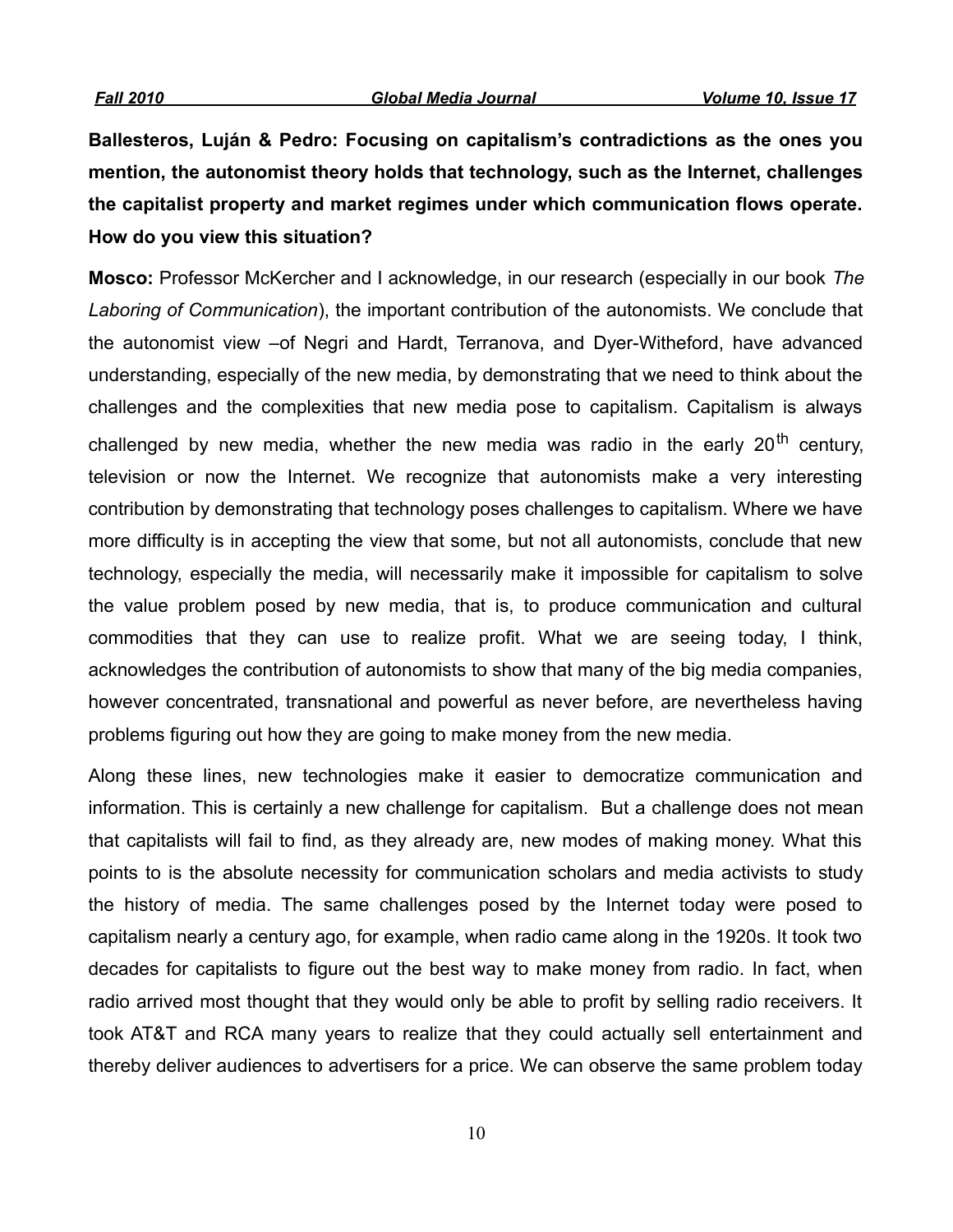with new media. So, while I would agree with the autonomists that new media pose challenges to capitalism (like all systems, it is indeed imperfect); my conclusion is that without resistance and critical thinking, capitalists ultimately solve for themselves the problem of creating and sustaining surplus value in new media.

**Ballesteros, Luján & Pedro: The Internet, which is probably the main technological tool in the information society, is a paradigmatic example of this double-edged condition of information technologies. On the one hand it is being used for corporate and political control. On the other hand, it enables the creation and development of non-corporate media and of progressive and radical social organization. Can these two realities coexist or is one of them going to win the battle over the other?** 

**Mosco:** Again, I come back to the dialectic. It is always the case that media are contested, so if I may return to radio, for many years, while it was used for commercial purposes -once businesses figured out how to make money with it-, labor unions that owned radio stations used those stations, as historians are documenting, to advance a more democratic public message. It is the same with the Internet. The important thing to understand -especially for those who have not looked at the history- is that this is not new. The media have always been contested. My sense is that this trend is likely to continue into the future. The point isn't so much whether one of them will win out because I don't think one force ever wins to dominate an entire medium; but rather what would be the balance? Will democracy become a more significant force in the media? Will it be able to limit the expansion of commercialization and commodification?

## **Ballesteros, Luján & Pedro: One of the main controversies around the Internet is the issue of Net Neutrality. Could you comment on it?**

**Mosco:** This concept means, essentially, that everyone has equal access to new media because no single provider is permitted to provide advantages to those who would use the Internet simply because they have more money. It's like saying "we are able to gain easier access to the highway and to drive faster because we pay more money to those who build and operate the highway; conversely, if you don't have money, it will take longer to get on the highway and you will be relegated to a very slow, narrow lane". Net neutrality is an effort to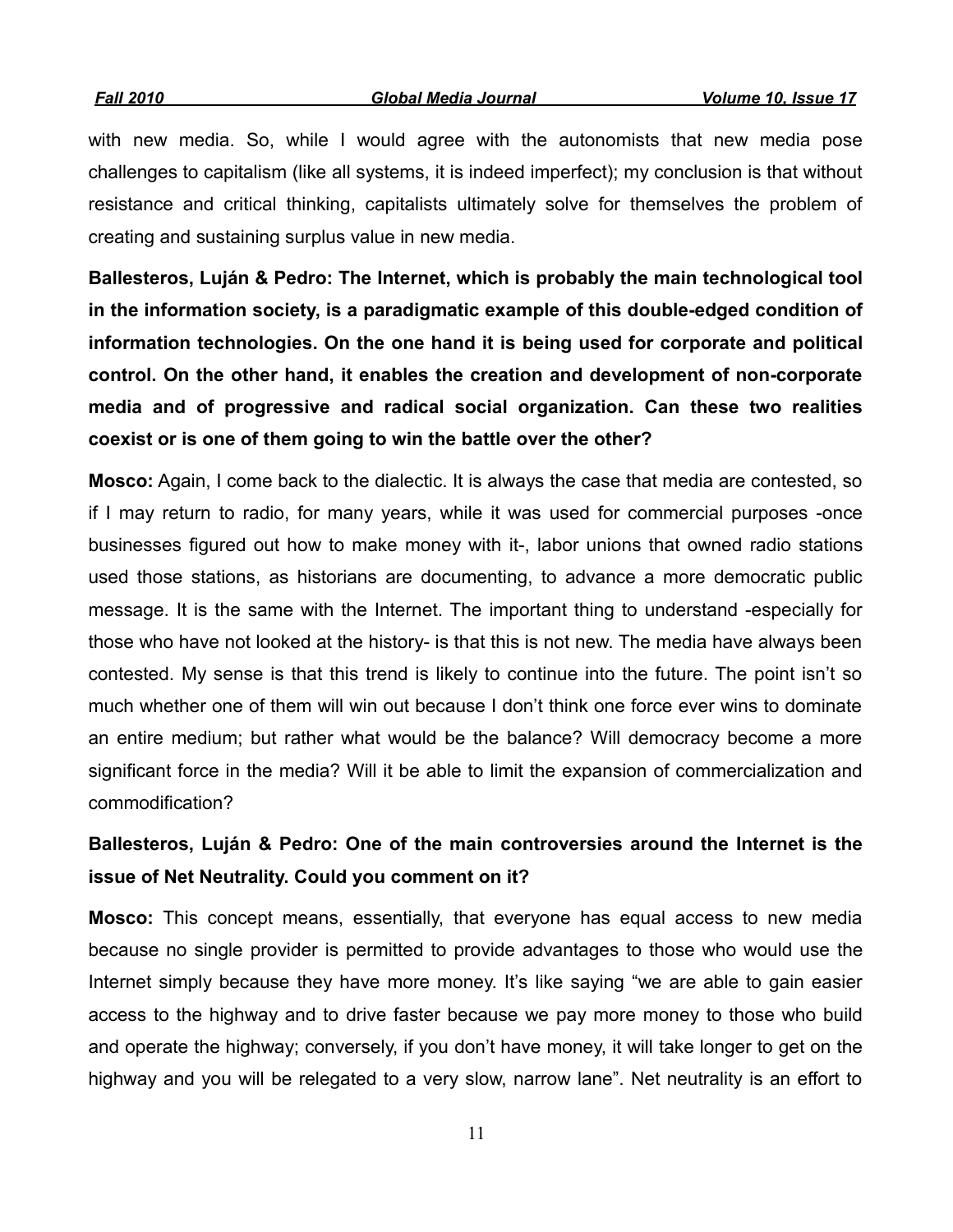fight this, by making it a principle that everyone has equal access to information highways.

The term Net Neutrality is new, but the idea is an old one. From the early days of the telegraph and the telephone, people struggled to gain equal access to the means of communication. I think this is an issue that is worth fighting for and many organizations are doing so and are wining important victories, most recently in the United States under Obama's Federal Communications Commission.

But Net Neutrality is not the only key to a more democratic new media. There has been some controversy in the U.S. because one of the largest labor unions representing communication workers has not demonstrated strong support for Net Neutrality. The union believes that if companies are not allowed to build networks in such a way that they make more money from some providers, it will make it more difficult for these companies to invest in new media. The union fears the loss of jobs and the overall decline in network services. This is a complex issue. While I think it's important to support Net Neutrality, we want to be sure that we also create the jobs that continue to build the network, so that the highway for everyone is as large and as fast as it can possibly be. We don't want Net Neutrality to restrict the size of the highway. This is a particular problem, ironically enough, in a rich country like the United States, which has rates of access to media and bandwidth speeds that are lower than one might expect by comparison to other countries in the developed world. In my view we have to do two things: We have to guarantee equality, which is Net Neutrality, and we have to invest in the construction of national and global networks which guarantee that everyone has access to the best possible networks. As a political economist I recognize that this will not result from economic policy alone; it is also a political question that involves critical thinking and activism.

**Ballesteros, Luján & Pedro: The following questions have to do with the tradition of the political economy of communication (PEC). In spite of producing an in-depth analysis of communication and other social phenomena, McChesney (2000) wrote that PEC had a marginal presence in US universities at the turn of the new century. Has this situation changed? Is it the same all around the globe?**

**Mosco:** I think it is the case that PEC has a limited presence in American Universities. That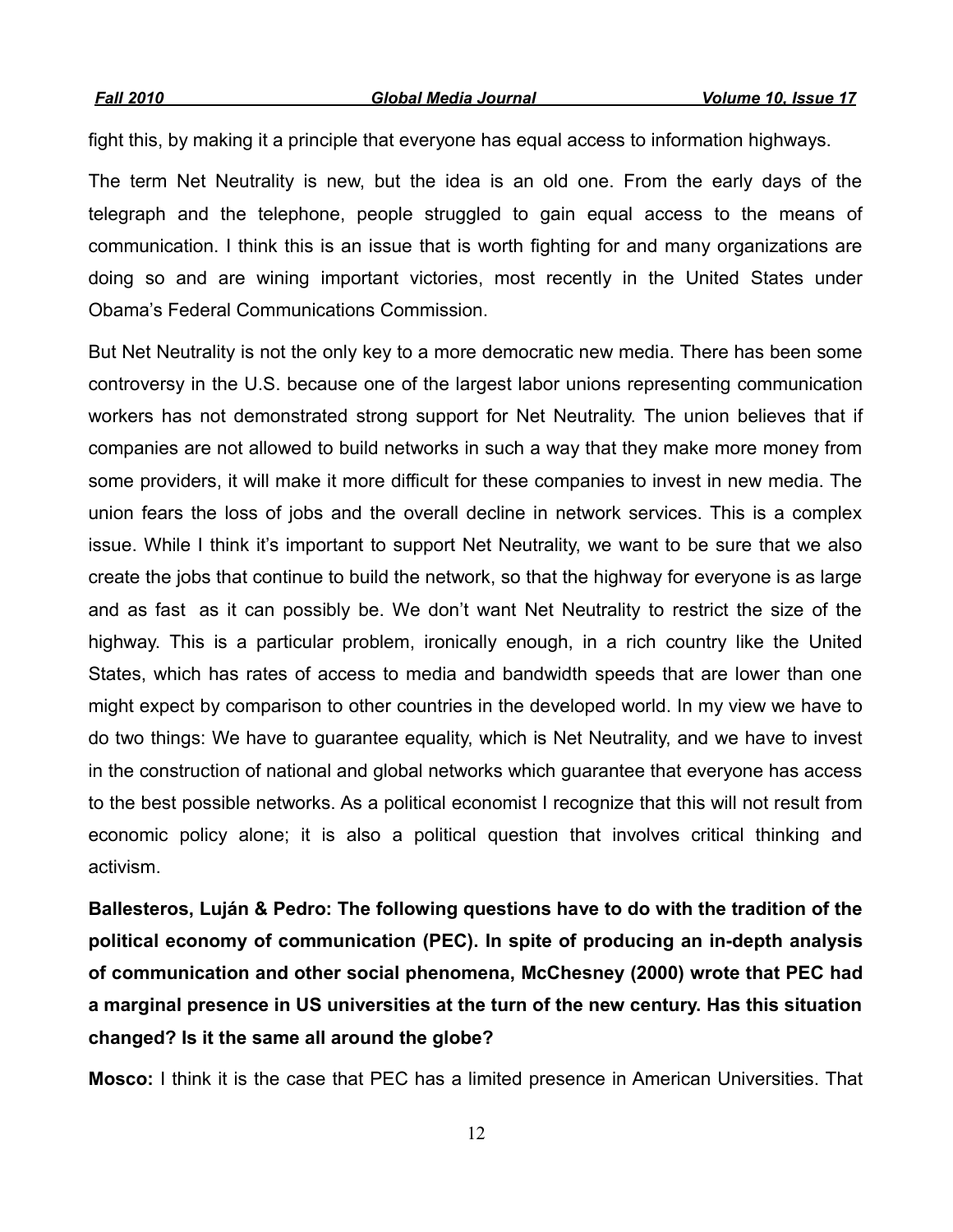is, partly, because American communication programs were, until recently, training programs that were set up to produce people to work in the media industry. Mainly, they taught people practical skills and a few research techniques to measure audiences and do the kind of things necessary, for example, to get into radio, television, and new media marketing. Now, research in communication programs in the U.S. has grown and I think it is important to emphasize that political economy (PE) has grown with it. Whereas several years ago there were only a handful of political economists in academic departments around the U.S., now, I would say that most departments have at least one person who is broadly identified with PE and some programs have several. I don't think that McChesney would disagree with this point. His own program at the University of Illinois has Dan Schiller and others who would see themselves as working broadly in the area of PE… So, in my view, PE has grown and, most importantly, as a field of research has become global, i.e., we now see in universities across Europe, Latin America, and more recently in Asia and Africa, the growth of a globalized PEC. In fact, I am quite optimistic. It is important to acknowledge that there are people working in PE who do not call themselves political economists, and there are departments that don't call what they teach PEC, but they may offer a course on critical media studies, on the media industry or on public media that has important components of PE. Over the 35 years or so that I've worked in the field of PE, I have observed important growth. Much work needs to be done, but I am pleased to see the expansion of the field.

**Ballesteros, Luján & Pedro: In your work, you rescue analytical categories from classical political economy in which one can observe the influence of dialectical materialism epistemology. However, your will to "emphasize the diversity" of the discipline, leads you to consider both Marxist thought and other different perspectives from authors like Malthus or Schumpeter. For some scholars, this union means joining together two perspectives (Marxist analysis and economic orthodoxy) which are contradictory in nature. What would you answer to this?**

**Mosco:** I think we need to make an important distinction here. My goal was to advance and rethink PE as a broad field and identify key characteristics of PE from, for example, the time of Adam Smith in the 18<sup>th</sup> century through Marx in the 19<sup>th</sup> and to contemporary PE. They all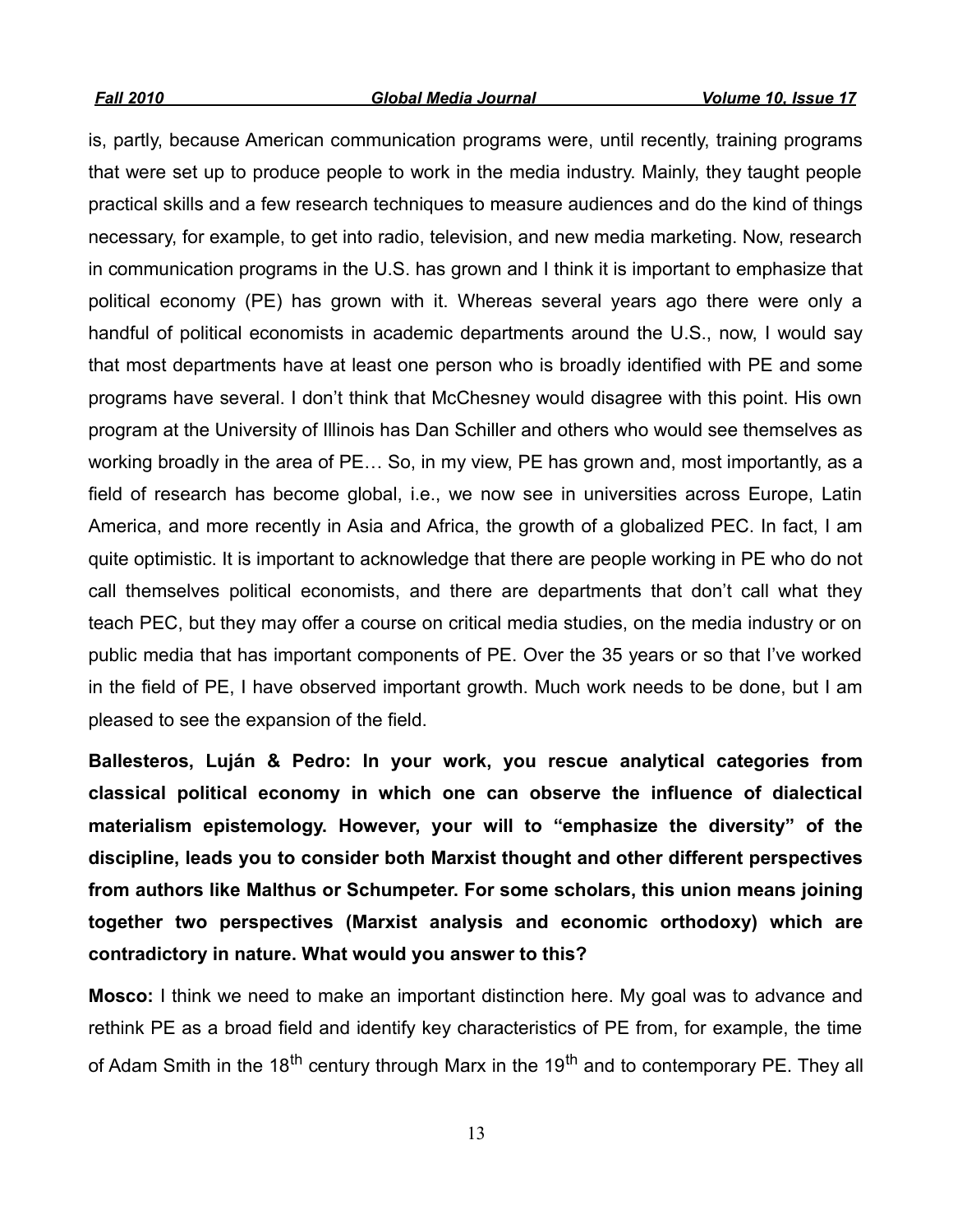share certain characteristics: A commitment to history, to the study of the social totality, to moral philosophy, i.e., to values, and to bringing about social change, to social intervention, or social praxis as I call it. Whether it was Adam Smith, trying to understand capitalism critically, or Karl Marx, who set out to comprehend what he felt was the transition to a socialist or communist society, they share characteristics. The primary distinction to be made is between PE and mainstream or neoclassical economics, which was established in the late 19<sup>th</sup> centurv by people who rejected the commitment to history, the social totality, values, and social intervention. So I do not maintain that Marx and neoclassical economists sleep togetherbecause they would make very strange bedmates indeed! Rather, the point is to understand the shared characteristics of a PE understanding. The central point is to distinguish PE, broadly, from neoclassical economics, which rejected the central values of PE and I think made a serious error in doing so. Today, people everywhere suffer the consequences, especially in times of economic crisis like this one, of the limited and deeply ideological understanding that mainstream economics provides.

## **Ballesteros, Luján & Pedro: In the Opening Conference of the 7th ULEPICC International congress in Madrid, Spain, you argued that there has been a shift in the political economy of communication research towards new standpoints and emphases. Could you expand on this idea?**

**Mosco:** Yes. I think, first of all, it is important to recognize that there is great continuity within PE, i.e., we are still interested in focusing on commodification as the central entry point to study big media corporations, their power, and the process of neo-liberalism, and deregulation which links the State to capitalist media. These problems and our analysis of them are still central to what we do. It was also my intention to address new standpoints. For it to grow and maintain its relevance to understand and change the world, every approach needs to evolve and develop in new ways. My interest was to look at how PEC was taking on new characteristics, without necessarily rejecting the old ones and this includes certainly, as I mentioned earlier, the globalization of PEC. PEC was once largely a North American phenomenon and then expanded as European universities developed communication programs. It is now global: There are key scholars in Latin America, in Asia, in Africa, as I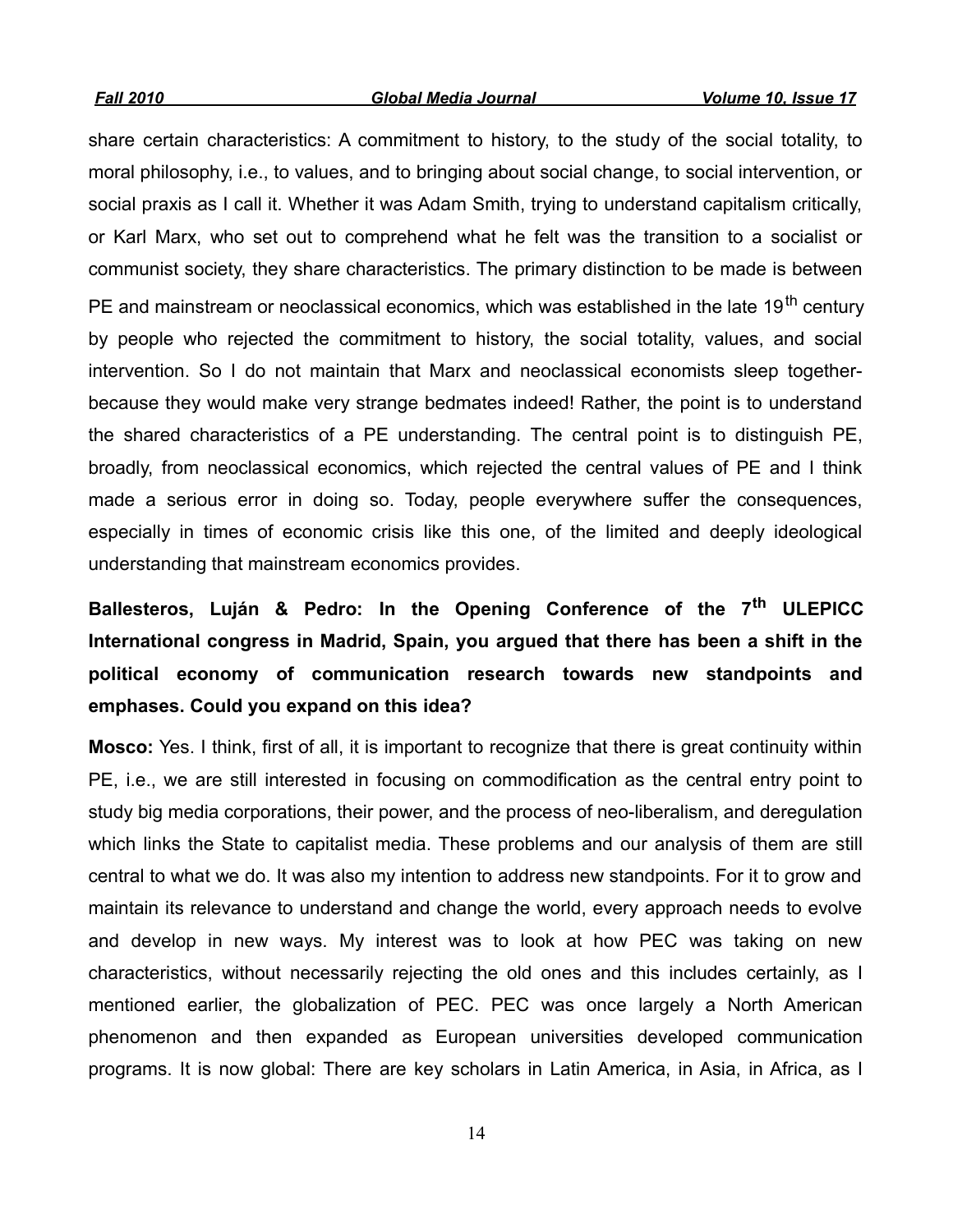*Fall 2010 Global Media Journal Volume 10, Issue 17*

document in the new edition, who are developing a strong PE perspective and who are giving it a strong international character. This has an impact on the kind of research that is carried out. Whereas in the past research had an important focus on the problems of the national, core, capitalist media in the US or Canada, today the focus is on global questions, i.e., the ways in which transnational businesses dominate media, but also how resistance is increasingly global.

In addition, I'll briefly refer to the other important characteristics. It is certainly the case that the history of media, which I emphasized as an important force in understanding today's media, has taken on a new dimension. Specifically, people doing research on media history, like my colleagues Robert McChesney, Elizabeth Fones-Wolf, Patricia Mazepa, Dan Schiller and a number of others, are looking at the ways in which the history of media needs to be told from below, not just from above, as a history of resistance and struggle.

We've also seen the development of new standpoints of resistance within PE. Feminism has become a very important force within PEC. There are a number of books and articles that seek to address the common ground between feminism and PE. I think labor has become a new standpoint, certainly one that professor McKercher and I have attempted to advance and so have a number of other scholars. I would also argue that PE is providing new perspectives on new media. We referred to the autonomists whose work is increasingly incorporated within PE as an important dimension of understanding the complexity of new technology, i.e., new technology does do not just advance the continuity of capitalism, but also creates disjunctions, challenges, and complexities for capitalism. There has been a new emphasis within new media and the PE of surveillance, and a political dimension in understanding how new media do not just generate surplus value and profit; they generate new forms of social control.

I think it is important to emphasize that there are new organizations that are working to expand a critical analysis and intervention to bring about a more democratic media. For example, your organization ULEPICC, which studies political economy in Latin America and Spain, is a critical new development. Other recent developments have to do with advancing a democratic information society about which the organization Free Press in the United States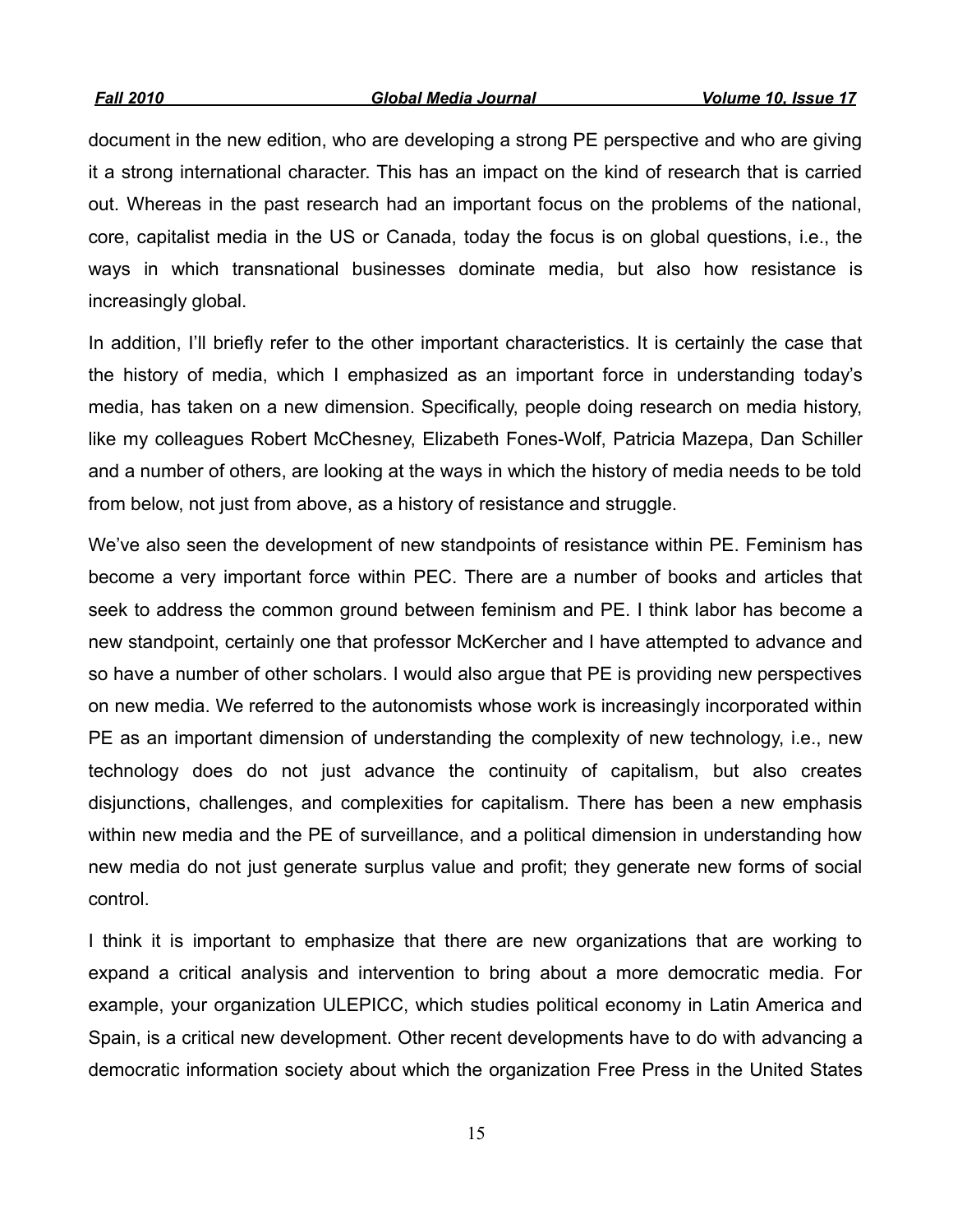has made major public policy interventions. These and other organizations fuel a rejuvenation of PE's longstanding interest in praxis or social action.

#### **References**

McChesney, R.W. (2000*).* The political economy of communication and the future of the field. *Media, Culture and Society*, Sage Publications (London, Thousand Oaks and New Delhi), vol. 2: 109-116.

McKercher, C. & Mosco, V. (eds.) (2007). *Knowledge workers in the information society*. Lanham: Lexington Books.

McKercher, C. & Mosco, V. (2008). T*he Laboring of communication. Will knowledge workers of the word unite?* Lanham: Lexington Books.

Mosco, V. (1978). *Broadcasting in the United States: Innovative challenge and organization control*. Norwood, NJ: Ablez Pub.

Mosco, V. (1996). *The political economy of communication: Rethinking and renewal*. London: Sage.

Mosco, V. (2004). *The digital Sublime: Myth, power, and cyberspace*. Cambridge, MA: MIT Press.

Mosco, V. (2009). *The political economy of communication*. Second revised edition. London: Sage.

Mosco, V. & Schiller, D. (eds.) (2001). *Continental order?: Integrating North America for Cybercapitalism*. Lanham: Rowman & Littlefield.

Mosco, V. & Wasko, J. (eds.) (1988). *The political economy of information*. Madison: The University

#### **About the Authors**

**Begoña Ballesteros** is a doctoral candidate in the Communication and Social Change and Development Program at the Universidad Complutense de Madrid, Spain. She holds both bachelor's and master's degrees from the same university, the first in journalism and the latter in social communication with a specialty in communication theory and research. from the same university, and a Bachelor's Degree in Journalism, Universidad Complutense de Madrid. The contact contact the contact contact information:

#### [begoballesteros@ccinf.ucm.es](mailto:begoballesteros@ccinf.ucm.es)

Department of Sociology IV, Faculty of Journalism, Universidad Complutense de